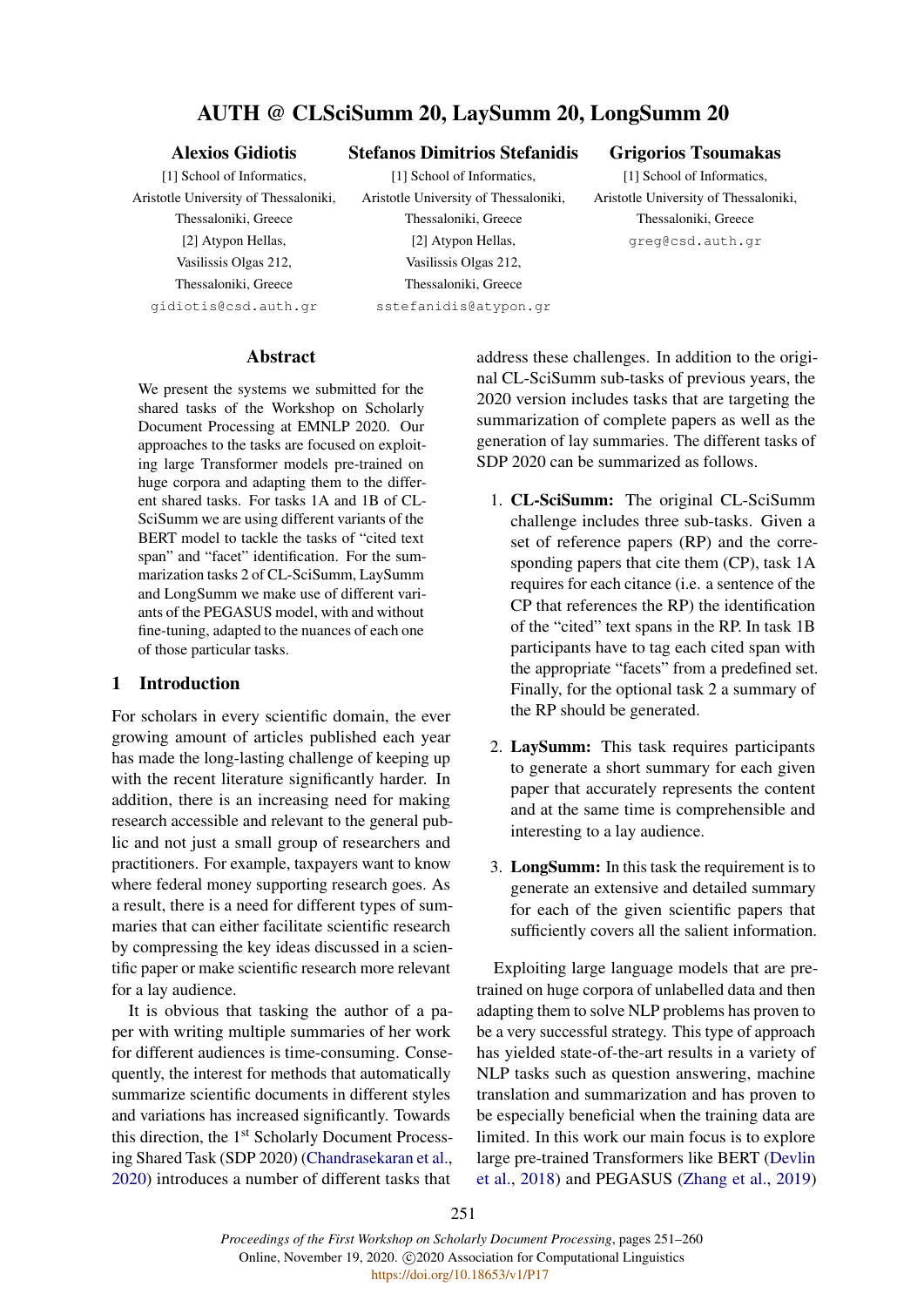and how they can be effectively used in the context of the SDP 2020 shared task. For CL-SciSumm task 1A we fine-tune a BERT pairwise classifier that is able to identify "cited text spans" of the RP given a number of "citing spans" from multiple CPs. We further improve the efficiency of our system by adding a pre-filtering stage based on TF-IDF that selects good "candidates" for the BERT model. In task 1B we train a simple Logistic Regression classifier that uses embeddings from another pre-trained model, SciBERT [\(Beltagy](#page-8-2) [et al.,](#page-8-2) [2019\)](#page-8-2), and is able to classify each cited text span into one of five distinct facets. We show that even an algorithm as simple as Logistic Regression can effectively learn a fairly complex task with very few training data when using features from a powerful pre-trained model such as SciBERT.

We approach task 2 of CL-SciSumm as well as LaySumm and LongSumm as abstractive summarization tasks. More specifically, we employ the PE-GASUS pre-trained model that has demonstrated very good results in various abstractive summarization benchmarks. We use the pre-trained model without any additional training to generate a comprehensive summary of an article given the abstract as well as the information from the parts of the full text that are cited by other articles for task 2 of CL-SciSumm. For the LaySumm task, we fine-tune the PEGASUS model to compress and re-write the abstract of the given article in order to generate a summary suited for a lay audience. Finally, for the LongSumm task our approach makes use of the Divide-ANd-ConquER (DANCER) [\(Gidiotis](#page-8-3) [and Tsoumakas,](#page-8-3) [2020\)](#page-8-3) summarization method in combination with the PEGASUS model aiming to generate an accurate and detailed summary of the article by separately summarizing important sections of the full text.

The rest of this work is structured as follows. In section [2](#page-1-0) we very briefly present different summarization approaches focusing on academic articles with emphasis on pre-trained Transformer models. In sections [3](#page-2-0) to [5](#page-4-0) we describe our approaches to each one of the three tasks and in section [6](#page-4-1) we discuss our experiments and results.

# <span id="page-1-0"></span>2 Related Work

The task of summarizing scientific articles has received increased attention lately. Existing methods usually approach the problem in one of two fundamental ways. Extractive methods [\(Cohan and](#page-8-4)

[Goharian,](#page-8-4) [2015,](#page-8-4) [2018;](#page-8-5) [Collins et al.,](#page-8-6) [2017\)](#page-8-6) focus mainly on identifying key sentences of the text and creating a summary by combining the extracted sentences. On the other hand, abstractive methods [\(Cohan et al.,](#page-8-7) [2018;](#page-8-7) [Subramanian et al.,](#page-9-1) [2019;](#page-9-1) [Zhang et al.,](#page-9-0) [2019\)](#page-9-0) are using language models conditioned on the input text in order to generate a summary.

Both extractive and abstractive methods when applied to scientific articles are typically taking as input the abstract and/or the full text of the article and try to generate an abstract-like summary. In contrast, DANCER [\(Gidiotis and Tsoumakas,](#page-8-3) [2020\)](#page-8-3) learns to summarize different sections of the full text separately and combines the individual summaries into a single article summary.

Given the increased popularity and success of large pre-trained Transformer models in various NLP tasks, multiple approaches have decided to use similar models for summarization. Such approaches have either used pre-trained Transformers as encoders combined with a classification decoder that selects sentences in an extractive manner [\(Sub](#page-9-1)[ramanian et al.,](#page-9-1) [2019;](#page-9-1) [Liu and Lapata,](#page-8-8) [2019\)](#page-8-8) or have employed full encoder-decoder models that are pre-trained on various tasks and fine-tuned for abstractive summarization [\(Song et al.,](#page-9-2) [2019;](#page-9-2) [Dong](#page-8-9) [et al.,](#page-8-9) [2019;](#page-8-9) [Yan et al.,](#page-9-3) [2020\)](#page-9-3).

One notable such model is the Pre-training with Extracted Gap-sentences for Abstractive SUmmarization Sequence-to-sequence (PEGA-SUS) [\(Zhang et al.,](#page-9-0) [2019\)](#page-9-0) model. PEGASUS is a Transformer encoder-decoder model pre-trained on massive corpora of documents (Web and news articles) that has demonstrated great potential on various summarization benchmarks. The pre-training of PEGASUS is based on optimizing the Gap Sentence Generation (GSG) objective where whole sentences of the input are masked and the model attempts to generate these gap-sentences from the rest of the input.

A number of summarization approaches we proposed for the CL-SciSumm task B in the previous years of the challenge, including extractive methods based on probabilistic models [\(Li et al.,](#page-8-10) [2019\)](#page-8-10) and large pre-trained BERT models [\(Zerva et al.,](#page-9-4) [2019\)](#page-9-4).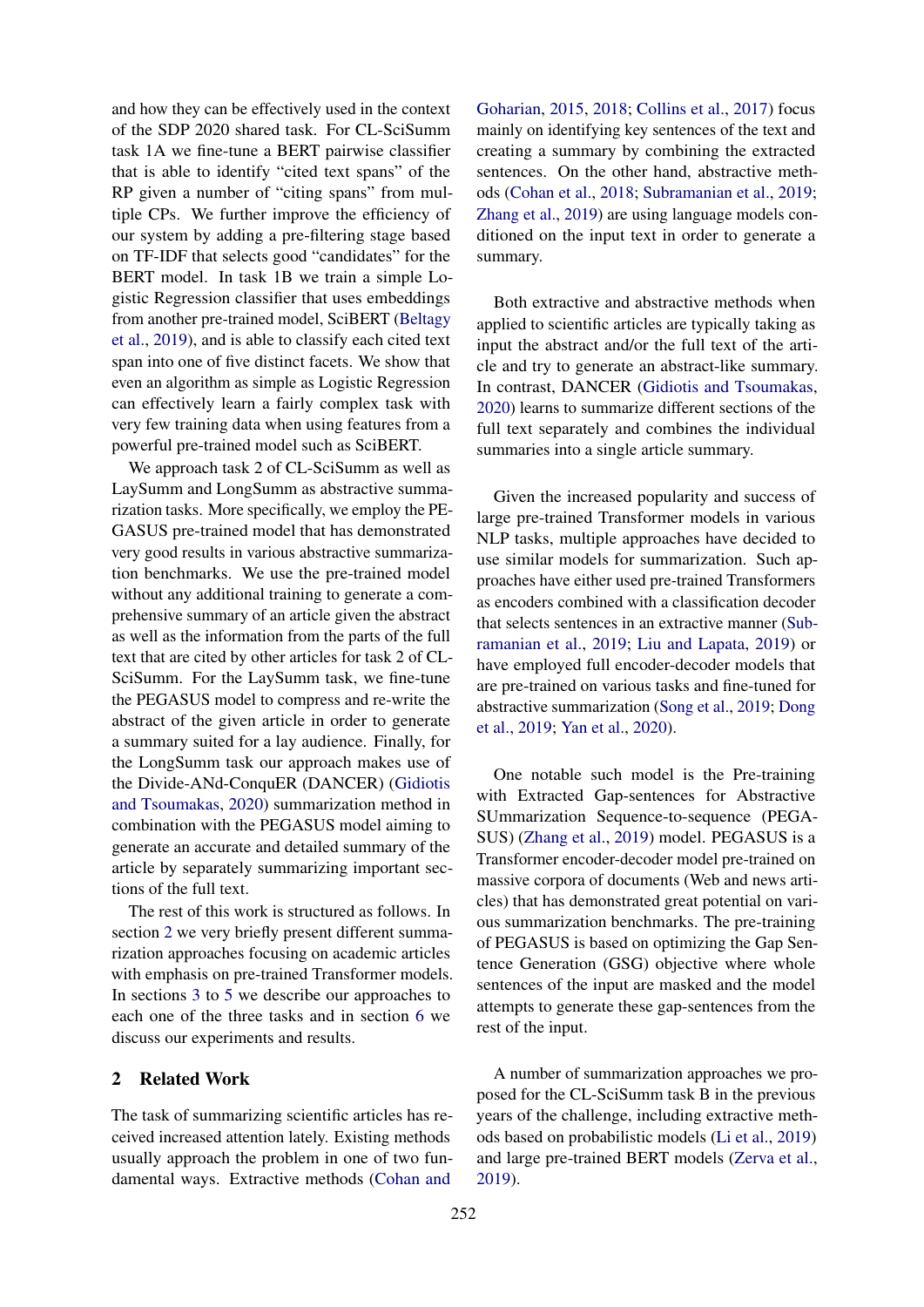#### <span id="page-2-0"></span>3 CL-SciSumm

# 3.1 Data Processing

The corpus of the CL-SciSumm shared task is split into two separate collections:

- 1. The manually annotated training set which consists of 40 articles and citing papers. For task 1A, we have multiple citances for each RP and each of these citances corresponds to a specific cited text span. For task 1B we are given the facet annotations for each one of the cited text spans and for task 2 human-written summaries are provided.
- 2. The ScisummNet corpus [\(Yasunaga et al.,](#page-9-5) [2019\)](#page-9-5), which consists of 1000 articles that are paired with multiple automatically annotated citing articles.

Out of the 40 articles in the manually annotated dataset, we randomly select 30 articles for the training set and 10 articles for the test set. For task 1A we created "positive" pairs of citing and reference spans as well as "negative" pairs of citing spans and randomly selected sentences from the RP. We also included the whole ScisummNet dataset into the training set of this task. For task 1B we are only able to use the manually annotated data since the ScisummNet dataset does not include facet annotations. One important notice about the task 1B data is the severe class imbalance which can potentially be problematic for the training of machine learning models.

The dataset for task 2 includes multiple humanwritten summaries for each article of the manually annotated dataset. Those summaries are annotated as "author summary", "community summary" and "human" in the JSON schema. We decided to use the summary labeled "human" as target summary because it was the one out of the three that was present in almost all articles of the dataset. In this task we will not be performing any additional training so we split the 40 articles into 20 for the validation set and 20 for the test set.

# 3.2 Task 1A

Our approach for task 1A makes use of the pretrained BERT model [\(Devlin et al.,](#page-8-1) [2018\)](#page-8-1) and fine tunes it for the task. More specifically, we formulate the task as a sequence classification problem, where we are using the binary classification capabilities of the BERT architecture. Our main finetuning objective trains the model to take as input

pairs of text spans and tries to predict if the second span is the corresponding span of the RP cited by the first span. We are training using "positive" and "negative" pairs with a 1:1 ratio. We found that creating the same number of negative pairs as the positive pairs yields the best results. The training set for this objective includes both the training part of the manually annotated dataset and the whole ScisummNet dataset.

During the prediction phase, our system evaluates each one of the given citing spans in a pairwise fashion with different sentences from the RP and selects at most two sentences that have the highest probability of being the corresponding cited text. If the probability difference between the top-2 sentences is higher than a threshold  $T = 0.015$  then we only keep the first sentence. This way we are able to identify text spans instead of single sentences although we found that most of the time the cited text span is indeed a single sentence. To further improve the predictive power of our model we are providing additional context for the model by extending the both the citing and cited text spans with the previous and next sentence. When making predictions during the test phase we are using the citing span as is and only extend the candidate cited spans with the surrounding sentences.

Based on the findings by [\(Zerva et al.,](#page-9-4) [2019\)](#page-9-4) we also employed an additional pre-processing step before fine-tuning our model for the task specific objective. In our approach, we further pre-train BERT Base using the MLM objective on the ACL Anthology Reference Corpus [\(Bird et al.,](#page-8-11) [2008\)](#page-8-11).

In order to increase the computational efficiency of the pairwise evaluation, we are first using TF-IDF similarity to select the top-20 most similar sentences to the citing text span. Then we proceed on evaluating those "candidate" sentences with the pairwise model that we described previously.

#### 3.3 Task 1B

For task 1B we decided to build a classification model that uses as input features contextual embeddings from the pre-trained SciBERT model [\(Belt](#page-8-2)[agy et al.,](#page-8-2) [2019\)](#page-8-2) in order to classify each cited text into one of the five facets. Previous research has explored the use of contextual embeddings extracted from different layers of Transformer language models such as BERT [\(Devlin et al.,](#page-8-1) [2018\)](#page-8-1), ELMo [\(Peters et al.,](#page-8-12) [2018\)](#page-8-12) and GPT [\(Radford et al.,](#page-9-6) [2019\)](#page-9-6) as features for classification models. Also,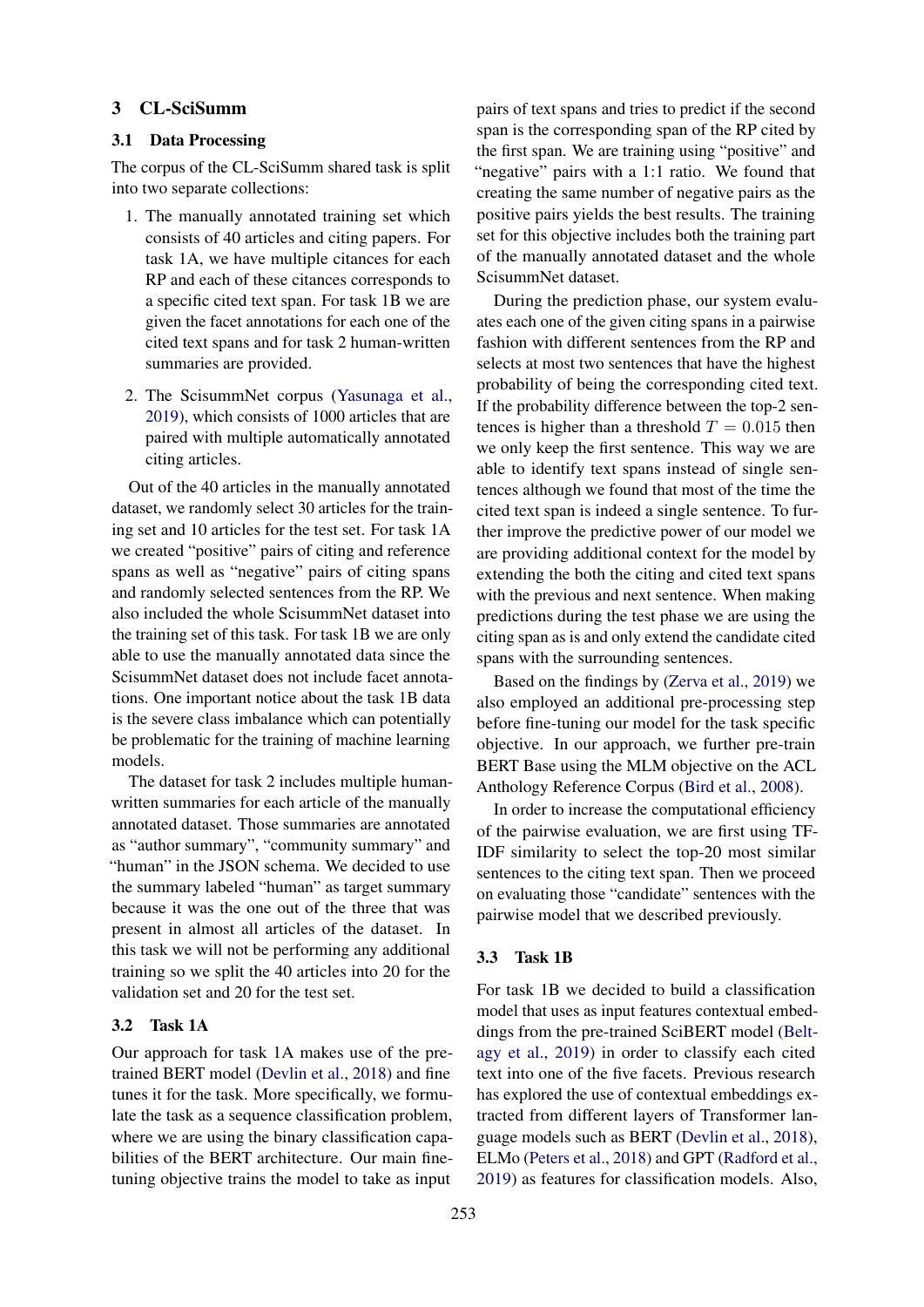[\(Ethayarajh,](#page-8-13) [2019\)](#page-8-13) demonstrates some interesting insights of how the outputs of the different layers compare with each other. Here we decided to use the last layer of SciBERT to get the embeddings, because this model is more relevant to the domain of the task articles and we did not experiment with other model types. The contextual embeddings of each cited text have been obtained from the CLS vector of the last layer of SciBERT.

Although there are some occasions where multiple facets apply to the same span the vast majority of samples had a single facet. For this reason we decided to treat the task as a simple multiclass sequence classification problem. We experimented with multiple classification algorithms like Logistic Regression and Random Forests. We opted for simpler classification models due to the limited amount of training data that were severely limiting our ability to train more sophisticated models.

## 3.4 Task 2

We approach task 2 as an abstractive summarization problem. It has been suggested by [\(Yasunaga et al.,](#page-9-5) [2019\)](#page-9-5) that a combination of the abstract and the cited text spans is sufficient content to cover the main aspects and findings of an academic article. We follow this idea and propose a summarization scheme that takes those inputs and tries to generate a comprehensive summary of the article.

More specifically, we are using the PEGASUS model pre-trained on the arXiv dataset in order to generate the summary given the abstract and cited text spans identified from the previous tasks. Given that the combined input sequences are much longer than the maximum input size we can support for PEGASUS (due to GPU memory limitations) we decided to run the PEGASUS model twice, one for the abstract and the second for the cited texts and combine the two individual summaries into the final summary. The combination is a simple concatenation of the abstract summary with the cited text summary. Due to the small size of the manually annotated dataset we cannot expect to sufficiently train a PEGASUS model so we opted to use the model without any additional fine-tuning.

### 4 LaySumm

#### 4.1 Data Processing

For the LaySumm task, the data are provided in the form of plain text files that have already been parsed from the paper PDFs. For each article in the

dataset we are given three text files, one with the full text of the article, one with the abstract and one with the target lay summary. The corpus covers three distinct domains, namely epilepsy, archaeology, and materials engineering and consists of 573 articles in total. We split the dataset in three parts using 338 samples for the training set, 113 samples for the validation set and leaving 114 samples for the test set. We focused our pre-processing on cleaning noise and removing unwanted tokens and artifacts such as equations, tabular elements and references.

The PEGASUS model uses tokenization with the SentencePiece Unigram algorithm [\(Kudo,](#page-8-14) [2018\)](#page-8-14) and required us to have all the text lowercased. The particular pre-trained model we are using comes with the Unigram 96k vocabulary that was created during the pre-training of the model. We identified that this vocabulary misses several symbols that appear quite frequently in the LaySumm data (e.g. Greek letters) so we decided to encode those symbols with other "complex" tokens from the vocabulary before tokenization in order for the model to be able to parse them. For example, the Greek letter  $\alpha$  is replaced with the complex token "greekalpha" before being tokenized. This allows the model to successfully encode and learn the symbol and gives us the ability to backwards replace it to the original symbol during the decoding phase.

#### 4.2 Lay Summary Generation

Our approach for the LaySumm task focuses on re-writing selected parts of the article in order to make them more relevant and easier to understand for the lay audience. Our main system uses the PE-GASUS Large model and fine-tunes it on the task dataset. We are based on the idea that a lot of the key information that we want to include are present in the abstract of the article and we focus our methods to the task of re-writing and compressing the abstract. Our fine-tuning objective involves feeding the abstract as input to the PEGASUS model and using the provided lay summary as target for the summarization training.

We experimented with different variants of the pre-trained PEGASUS model. Those variants include: 1) the pre-trained PEGASUS model, 2) a model fine-tuned on the arXiv dataset and 3) a model fine-tuned on the PubMed dataset. All pretrained models were open sourced by the authors of the PEGASUS paper. We further fine-tuned the dif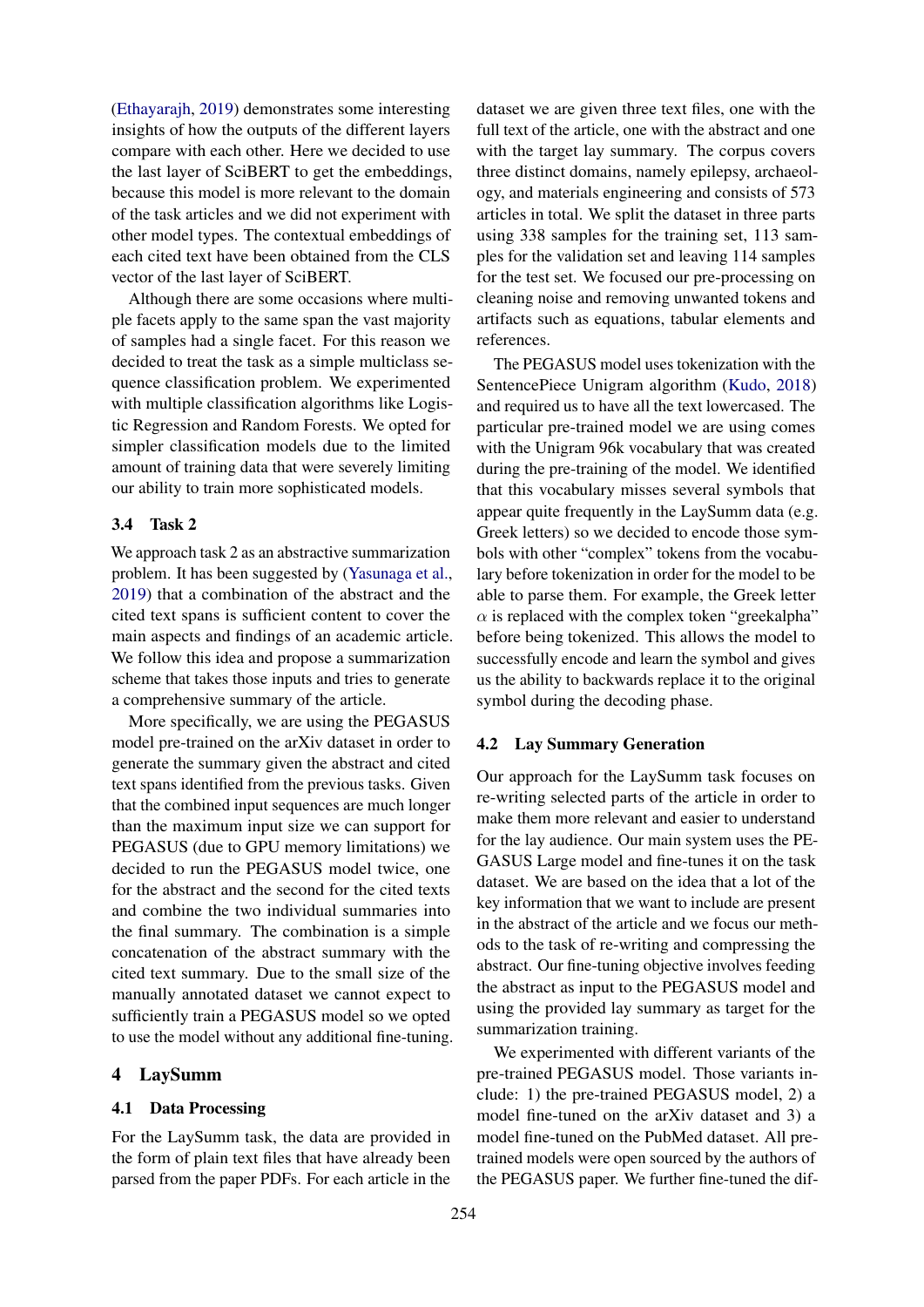ferent models on the specific LaySumm task using the provided dataset.

# <span id="page-4-0"></span>5 LongSumm

### 5.1 Data Processing

The abstractive dataset for the LongSumm corpus was given in the form of JSON files including article metadata, target summary and URLs to download the article PDFs. We used the provided scripts to download a total of 497 out of the 528 PDFs (we did not have access to the rest) and then extracted the abstract and section text from the downloaded files using Science-Parse<sup>[1](#page-4-2)</sup>. We ended up with a total of 497 JSON files with the combined full text, abstract and target summaries. Out of these articles, 297 were used in the training set, 100 in the validation set and 100 in the test set.

The pre-processing steps followed in this dataset were similar to the ones we have described in the previous section and involve basic cleaning, normalisation and filtering operations. Again we use the same strategy for the tokens that are not supported by the PEGASUS vocabulary.

#### 5.2 Long Article Summarization

Our approach for the LongSumm task is based on the Divide-ANd-ConquER (DANCER) summarization method which processes each section in a distributed way. The method uses text similarities between sentences of the summary and sections of full text in order to create better alignment during training and learns a summarization model that is able to summarize each section of the article separately.

More specifically, our system selects "types" of sections, namely the *introduction,* methods, *results and* conclusion, and uses the PEGASUS model to generate a summary for each section. The corresponding summaries are then concatenated to form the complete summary of the article. When training this system we use as input the full text of the section and as target the part of the summary that is most similar to that particular section.

We first use ROUGE-1 recall as a similarity metric in order to assign each sentence of the summary to one of the selected sections of the full text and then we group all the sentences assigned to each section to form the target summary corresponding

<span id="page-4-3"></span>

| section         | kevwords                                     |
|-----------------|----------------------------------------------|
| introduction    | introduction, case                           |
| literature      | background, literature, related              |
| methods         | method(s), techniques, methodology           |
| results         | $result(s)$ , experimental, experiment $(s)$ |
| conclusion      | $conclusion(s)$ , concluding                 |
| acknowledgments | acknowledgments                              |
|                 |                                              |

Table 1: The different section types and the common keywords that are used in order to identify them using heuristics. If the header of a section includes any of the keywords associated with a specific section type it is assigned to that section type. Sections that can't be matched with any section type are ignored.

to this section. The complete system architecture is shown in Figure [1.](#page-5-0)

# <span id="page-4-5"></span>5.3 Section Tagger

In order to select the aforementioned types of sections we employ a classification model that classifies each section of a given article into one of six distinct categories (introduction, literature, methods, results, conclusion, acknowledgments). Based on our experiments we found that the combination of introduction, methods, results and conclusion gives us the best summaries overall.

This classifier has a single LSTM [\(Hochreiter](#page-8-15) [and Schmidhuber,](#page-8-15) [1997\)](#page-8-15) layer with additive attention [\(Bahdanau et al.,](#page-8-16) [2015\)](#page-8-16) and takes as input subword level BPEmb embeddings [\(Heinzerling and](#page-8-17) [Strube,](#page-8-17) [2019\)](#page-8-17). This model is trained on full text sections from the arXiv dataset. To train this model, we select sections of the corpus where the heading includes specific keywords that are characteristic of the section type. These keywords are shown in Table [1.](#page-4-3) We skip sections where the heading does not match this pattern. The model is trained to take as input the text of the section (without the heading) and tries to predict the section category.

#### <span id="page-4-1"></span>6 Results and Discussion

#### 6.1 Experimental Setup

In our experiments for task 1A we are using the Tensorflow implementation of BERT *Base* provided by huggingface <sup>[2](#page-4-4)</sup>. After pre-training for 20k steps on the ACL corpus we proceed on fine-tuning for another 4k steps on the pairwise classification objective for task 1A. When we are building the TF-IDF model we are only based on the manually annotated

<span id="page-4-2"></span><sup>1</sup>[https://github.com/allenai/](https://github.com/allenai/science-parse) [science-parse](https://github.com/allenai/science-parse)

<span id="page-4-4"></span><sup>&</sup>lt;sup>2</sup>[https://github.com/huggingface/](https://github.com/huggingface/transformers) [transformers](https://github.com/huggingface/transformers)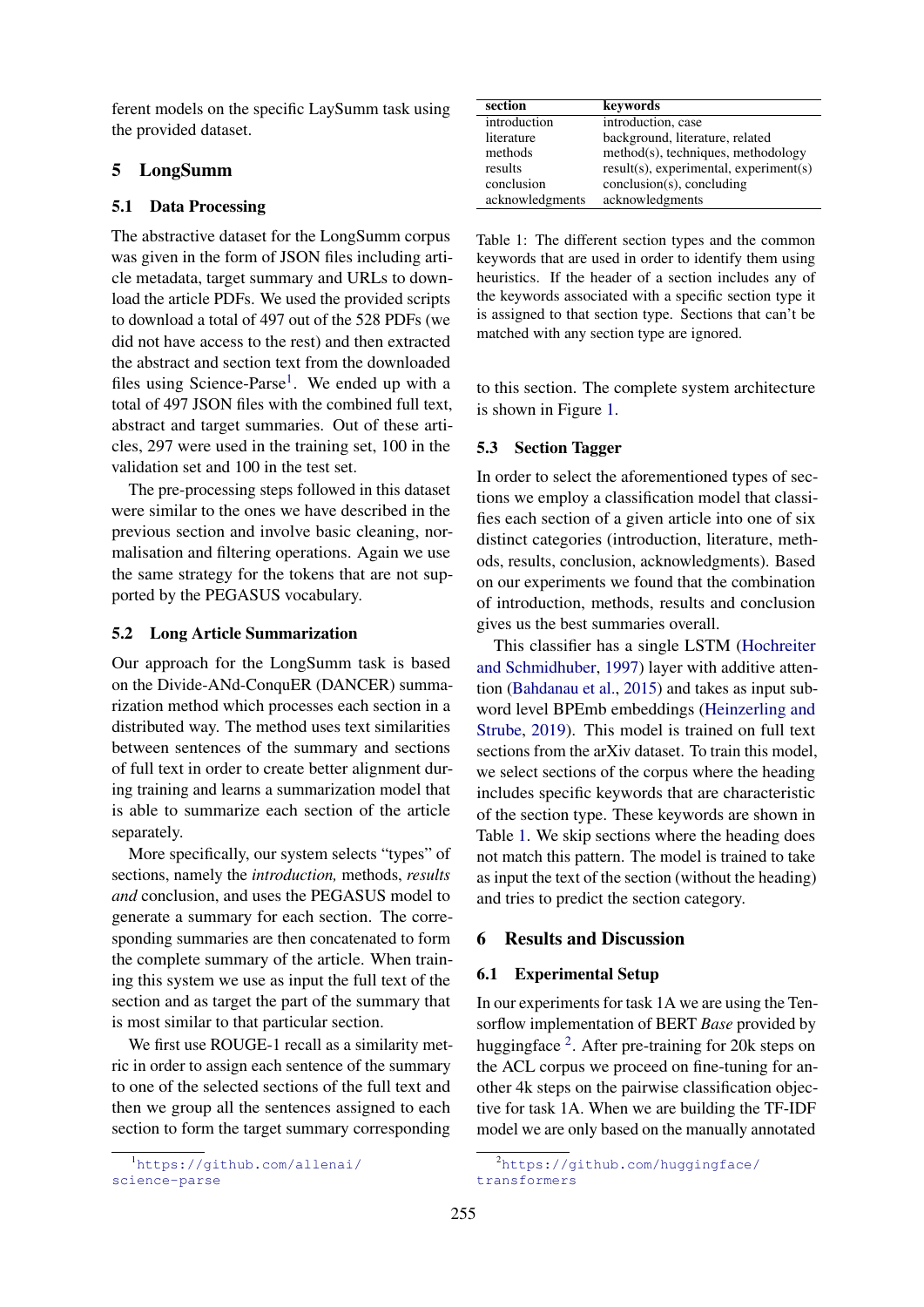<span id="page-5-0"></span>

Figure 1: The main DANCER summarization framework combined with PEGASUS and the Section Tagger. During the training phase each section of the full text is paired with a part of the target. During the prediction phase important sections are selected with the help of the section tagger and each one is summarized separately. The individual summaries are then combined to form the article summary.

dataset. For task 1B we are using the SciBERT version open sourced by the authors of the original paper which is similar to the BERT Base model architecture. We are using the SciBERT model to get sentence level embeddings of size 768 which are then used as input to the classifiers.

All of our summarization methods are using the PEGASUS *Large* model which was pre-trained on the C4 and HugeNews dataset and was open sourced by the authors of the original paper. We also used two variations of this model that were fine-tuned for abstractive summarization. The first was fine-tuned for 74k steps on the arXiv dataset and the second for 100k steps on the PubMed dataset.

For task 2 of CL-SciSumm we are using the arXiv version of PEGASUS without any additional fine-tuning. We are running the model twice and generate summaries of up to 256 tokens for the abstract and the cited text spans identified from task 1A.

When fine-tuning our models on the LaySumm task we follow a very basic setup without extensive hyper-parameter tuning. More specifically, we used an input size of 1,024 tokens and an output size of 256 tokens since the evaluation scripts provided by the competition constrained the summary length to 150 words. We fine-tuned for 10k steps and monitor the ROUGE-1 F1 on the validation set in order to avoid overfitting. For the

<span id="page-5-1"></span>

|                                           |              | Macro |    | Micro |   |     |  |
|-------------------------------------------|--------------|-------|----|-------|---|-----|--|
| Model                                     | $\mathbf{P}$ | K.    | к1 | P.    | R | -61 |  |
| TF-IDF 14.64 10.45 12.20 15.23 9.30 11.55 |              |       |    |       |   |     |  |
| BERT 17.19 22.04 19.32 17.10 19.19 18.08  |              |       |    |       |   |     |  |

Table 2: Results on our test set for task 1A. TF-IDF uses sentence similarities to select top-3 sentences. BERT is the proposed method.

LongSumm task we are using the arXiv PEGASUS model and we further fine-tune it for 10k steps using the DANCER method on the dataset of the task. The hyper-parameters used are identical to the ones used for the LaySumm model. Detailed hyper parameters can be found in Appendix [A.1.](#page-9-7)

# 6.2 Results

# 6.2.1 CL-SciSumm

We are evaluating task 1A on our test set (including only the manually annotated data) and measure the standard micro and macro precision, recall and F1 score. These metrics are shown in Table [2.](#page-5-1) For reference we are also comparing our method with a simple baseline that uses only TF-IDF to select the top-3 sentences for citing each span.

It can be seen clearly that the BERT based model is definitely superior to the baseline model and is able to correctly retrieve a fair amount of the cited text spans.

For task 1B we are evaluating our methods using 10-fold cross validation on the whole manually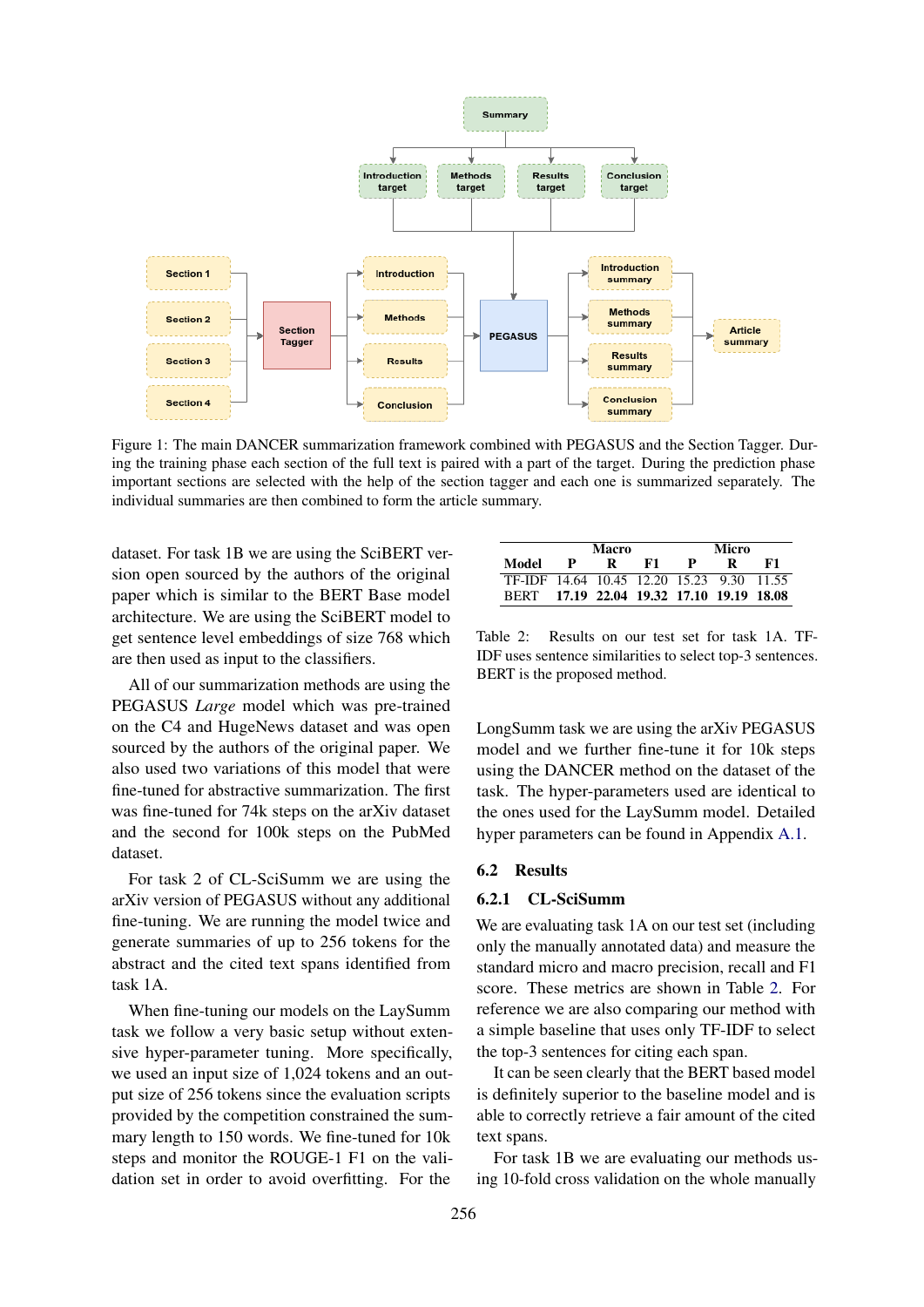<span id="page-6-0"></span>

| Model               | <b>Precision Recall F1 score</b> |       |       |
|---------------------|----------------------------------|-------|-------|
| Random Forest       | 40.71                            | 34.98 | 33.84 |
| Logistic Regression | 49.84                            | 41.08 | 40.83 |

Table 3: 10-fold cross validation results on the development set for task 1B. This results are independent of the outputs of task 1A.

<span id="page-6-1"></span>

|      |   | Macro                               |    | Micro |   |    |
|------|---|-------------------------------------|----|-------|---|----|
| Task | P | ĸ                                   | F1 | P     | R | F1 |
| 1 A  |   | 13.47 18.20 15.48 14.03 17.49 15.57 |    |       |   |    |
| 1B   |   | 94.72 20.89 34.22 91.89 20.36 33.33 |    |       |   |    |

Table 4: Shared evaluation results on our test set using the best performing models for both tasks. Spans that are incorrectly retrieved in the first task are not being scored by the second task.

annotated dataset. In Table [3](#page-6-0) we show the macro precision, recall and F1 of our Logistic Regression classifier versus a Random Forest classifier.

These results show that very simple algorithms like Logistic Regression and Random Forests with SciBERT features perform well on this task with very few training examples. On the other hand, training more sophisticated models like neural networks was simply not feasible due to the small size of the dataset and the severe class imbalance. For example when we attempted to train neural networks for the task we ended up with models that only predicted the "methods" facet.

One should keep in mind that the previous results only measure the performance of the task 1B model, assuming that all "cited text spans" have been correctly identified by the task 1A model. We are also evaluating the combination of our best performing methods on our test set using the evaluation scripts provided by the competition. We use the text spans retrieved from task 1A as input for task 1B. The scores from the shared evaluation are shown in Table [4.](#page-6-1)

Finally, the evaluation of the summarization task 2 is done comparing the generated summary of each article with the "human" summary using ROUGE metrics [\(Lin,](#page-8-18) [2004\)](#page-8-18). In Table [5](#page-6-2) we present the results of our proposed approach on our test set. Those scores demonstrate the "zero-shot" capabilities of the PEGASUS pre-trained model which is able to perform well on a new task without any additional training.

# 6.2.2 LaySumm

When evaluating the results we used the official evaluation script provided by the competi-

<span id="page-6-2"></span>

|                                           | F1 |  |  | Recall |  |  |
|-------------------------------------------|----|--|--|--------|--|--|
| Model R-1 R-2 R-L R-1 R-2 R-L             |    |  |  |        |  |  |
| arXiv 47.93 25.36 31.66 46.13 23.85 30.17 |    |  |  |        |  |  |

Table 5: ROUGE scores of the proposed method for task 2 on the whole manually annotated dataset.

<span id="page-6-3"></span>

|                                                 | F1 | Recall                              |  |  |  |
|-------------------------------------------------|----|-------------------------------------|--|--|--|
| Model                                           |    | R-1 R-2 R-L R-1 R-2 R-L             |  |  |  |
| pre-trained 44.33 20.73 29.73 42.40 19.68 28.25 |    |                                     |  |  |  |
| arXiv                                           |    | 45.59 20.68 29.84 45.38 20.53 29.59 |  |  |  |
| PubMed                                          |    | 45.29 21.26 30.29 45.10 21.03 29.92 |  |  |  |

Table 6: Method comparison on our hold-out test set of LaySumm. Pre-trained is based on the original PE-GASUS model while PubMed and arXiv are first finetuned on the PubMed and arXiv dataset respectively before additional fine-tuning on the LaySumm task.

<span id="page-6-4"></span>

|                                                 | F1 | Recall                              |  |  |  |
|-------------------------------------------------|----|-------------------------------------|--|--|--|
| Model                                           |    | R-1 R-2 R-L R-1 R-2 R-L             |  |  |  |
| pre-trained 41.14 16.01 25.16 37.75 14.57 23.04 |    |                                     |  |  |  |
| arXiv                                           |    | 44.56 19.36 27.72 42.98 18.60 26.73 |  |  |  |
| PubMed                                          |    | 44.25 19.91 29.70 42.06 18.76 28.15 |  |  |  |

Table 7: Method comparison on the blind test set of LaySumm.

tion which measures ROUGE-1, ROUGE-2 and ROUGE-L recall and F1-score. The results on our hold-out test set are shown in Table [6.](#page-6-3)

As expected, both of the fine-tuned models outperform the model without any prior fine-tuning since they are better adapted to summarizing academic articles. However, the differences between the two models are very small with the arXiv model achieving a better ROUGE-1 score while the PubMed one achieving better ROUGE-2 and ROUGE-L F1 scores.

In Table [7](#page-6-4) we show the results on the blind test set of the competition. Similarly to the numbers on our own test set, the arXiv model performs slightly better in terms of ROUGE-1 while the PubMed model is better in terms of ROUGE-2 and ROUGE-L. Once again, both models have a clear advantage compared to the model without prior summarization fine-tuning.

#### 6.2.3 LongSumm

Based on the LaySumm results the model finetuned on the arXiv dataset had superior performance to both the model without fine-tuning and the model fine-tuned on PubMed so we decided to use this variant for the LongSumm task.

In order to evaluate the impact of the section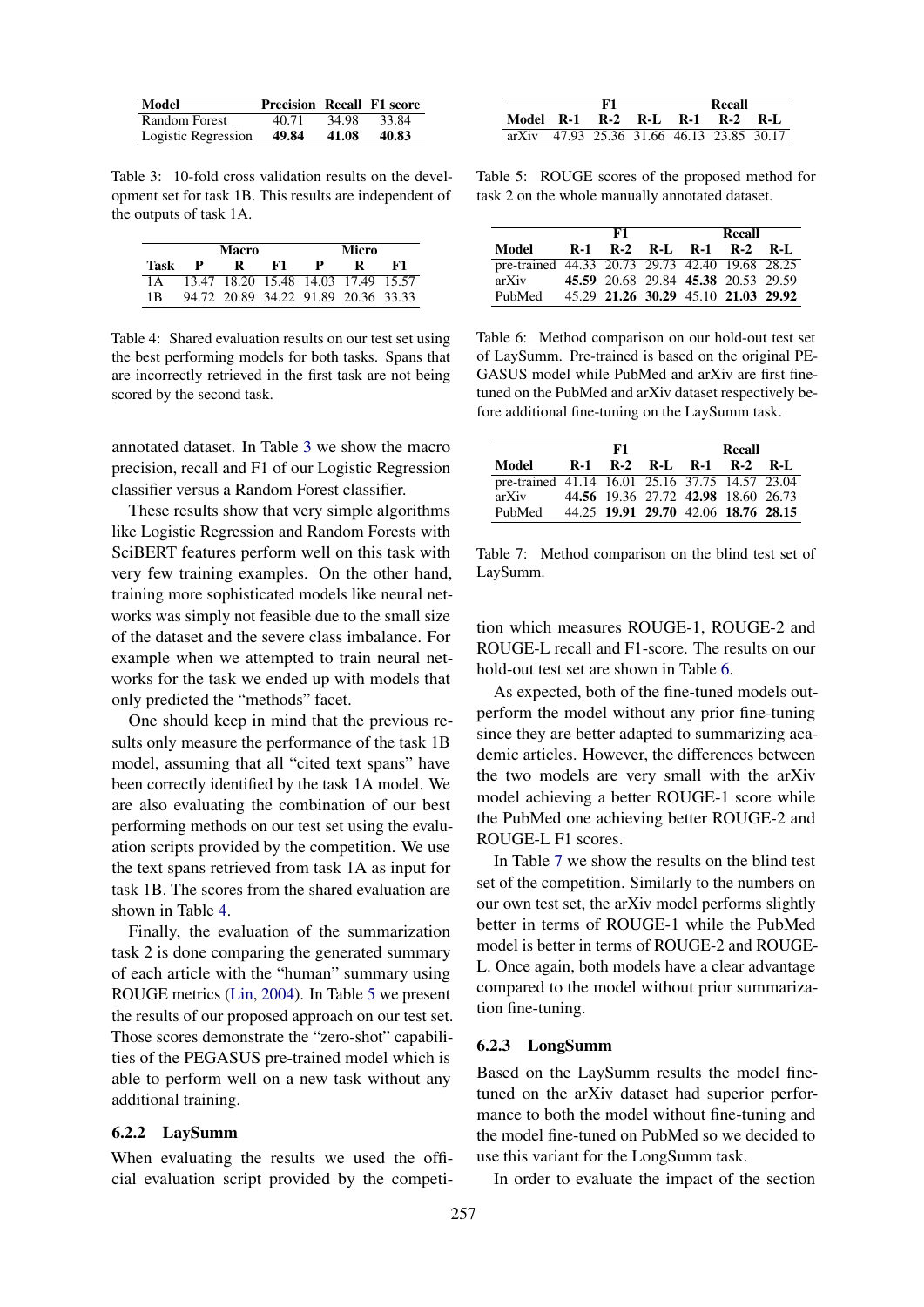<span id="page-7-0"></span>

|                                                 | F1. | <b>Recall</b> |                                   |  |  |
|-------------------------------------------------|-----|---------------|-----------------------------------|--|--|
| Model                                           |     |               | R-1 R-2 R-L R-1 R-2 R-L           |  |  |
| notrain                                         |     |               | 24.64 6.18 16.29 33.10 8.01 23.12 |  |  |
| arXiv                                           |     |               | 25.81 8.09 18.01 29.52 8.91 21.20 |  |  |
| notrain-notag 24.47 4.72 15.07 28.03 7.95 21.48 |     |               |                                   |  |  |
| arXiv-notag 24.26 4.58 15.15 25.53 4.68 16.28   |     |               |                                   |  |  |

Table 8: Section level comparison between methods on the LongSumm test set. Notrain uses the model finetuned on arXiv without additional training. ArXiv is additionally fine-tuned on LongSumm. Notrain-notag and ArXiv-notag are the same models but using heuristics instead of the section tagger for section selection.

<span id="page-7-1"></span>

|                                                 | F1 | Recall |                                     |  |
|-------------------------------------------------|----|--------|-------------------------------------|--|
| Model                                           |    |        | R-1 R-2 R-L R-1 R-2 R-L             |  |
| notrain                                         |    |        | 41.88 10.66 17.46 45.94 11.42 19.79 |  |
| arXiv                                           |    |        | 43.52 12.12 18.67 42.27 11.59 18.43 |  |
| notrain-notag 30.97 6.94 14.45 26.38 5.67 12.49 |    |        |                                     |  |
| arXiv-notag 31.36 7.47 15.40 25.75 5.91 13.10   |    |        |                                     |  |

Table 9: Article level comparison between methods on the test set of LongSumm.

tagger model we repeated the same experiments but this time instead of using the section tagger to help us select the appropriate sections we used the section headings and the heuristics described in [5.3.](#page-4-5)

First, we evaluated the performance at a section level using ROUGE-1, ROUGE-2 and ROUGE-L recall and f1-scores between the input section and the target section summary. Results for this evaluation are shown in Table [8.](#page-7-0) Second, we evaluate at an article level computing the same metrics between the full generated summary of each article and the full target summary. For this evaluation we use the official evaluation script provided by the competition and the results are shown in Table [9.](#page-7-1)

Looking at the section level results, we can see that fine-tuning the model with DANCER improves the results in every metric since it is better tuned for section level summarization compared to the model that is trained on whole articles. We should note that in this setup it is hard to have a direct comparison between the systems using the section tagger and the systems that use heuristics because using the section tagger results in a much larger test set.

The article level results can give us a better idea about the performance of the system on the Long-Summ task itself. Here we run our summarization system to generate the section summaries, combine the summaries by concatenation to create the article level summary and compare it with the target

<span id="page-7-2"></span>

|                                                  |       | F1 | Recall                              |  |  |
|--------------------------------------------------|-------|----|-------------------------------------|--|--|
| Model                                            | $R-1$ |    | R-2 R-L R-1 R-2 R-L                 |  |  |
| notrain                                          |       |    | 49.91 14.23 19.19 50.04 14.29 19.24 |  |  |
| arXiv                                            |       |    | 50.11 15.37 19.59 46.93 14.23 18.18 |  |  |
| notrain-notag 38.89 10.65 17.12 31.32 8.54 13.64 |       |    |                                     |  |  |
| arXiv-notag 38.27 9.48 16.93 29.20 7.14 12.79    |       |    |                                     |  |  |

Table 10: Article level comparison between methods on the blind test set of LongSumm.

article summary. The results on our test set show that once again DANCER training improves performance across the board. It is also clear that the section tagger has a very large effect as it improves both the trained and un-trained system by more than 10 ROUGE-1 points. This is clearly due to the fact that using the section tagger we include in the summary a lot more sections from the text that might not have a heading following the patterns from the heuristic approach.

Results on the test set of the competition are shown in Table [10.](#page-7-2) Similar to the results from our test set, we can see that the system trained with DANCER combined with the section tagger is clearly superior to all other systems.

# 7 Conclusion

We have presented the systems we developed for the SDP 2020 shared task. For task 1A we implemented an efficient pairwise classification approach based on the BERT model that tackles the "cited text identification" problem. For task 1B we show how a simple Logistic Regression classifier using pre-trained SciBERT embeddings as features can effectively learn to solve the problem of facet classification.

For the summarization tasks we employ different variants of the PEGASUS model and adapt them to the nuances of each particular task. For task 2 we use of the pre-trained PEGASUS model in a zero-shot setting to generate a summary given the abstract of an article along with the cited text spans. For LaySumm we propose a re-writing strategy based on the PEGASUS model that works on the abstract and generates a lay summary. Finally, we showcase how the PEGASUS model can be used to summarize an academic paper in a distributed way and we demonstrate an end-to-end system that generates a "long" summary by selecting key sections, summarizing each section independently and combining them to form the final summary.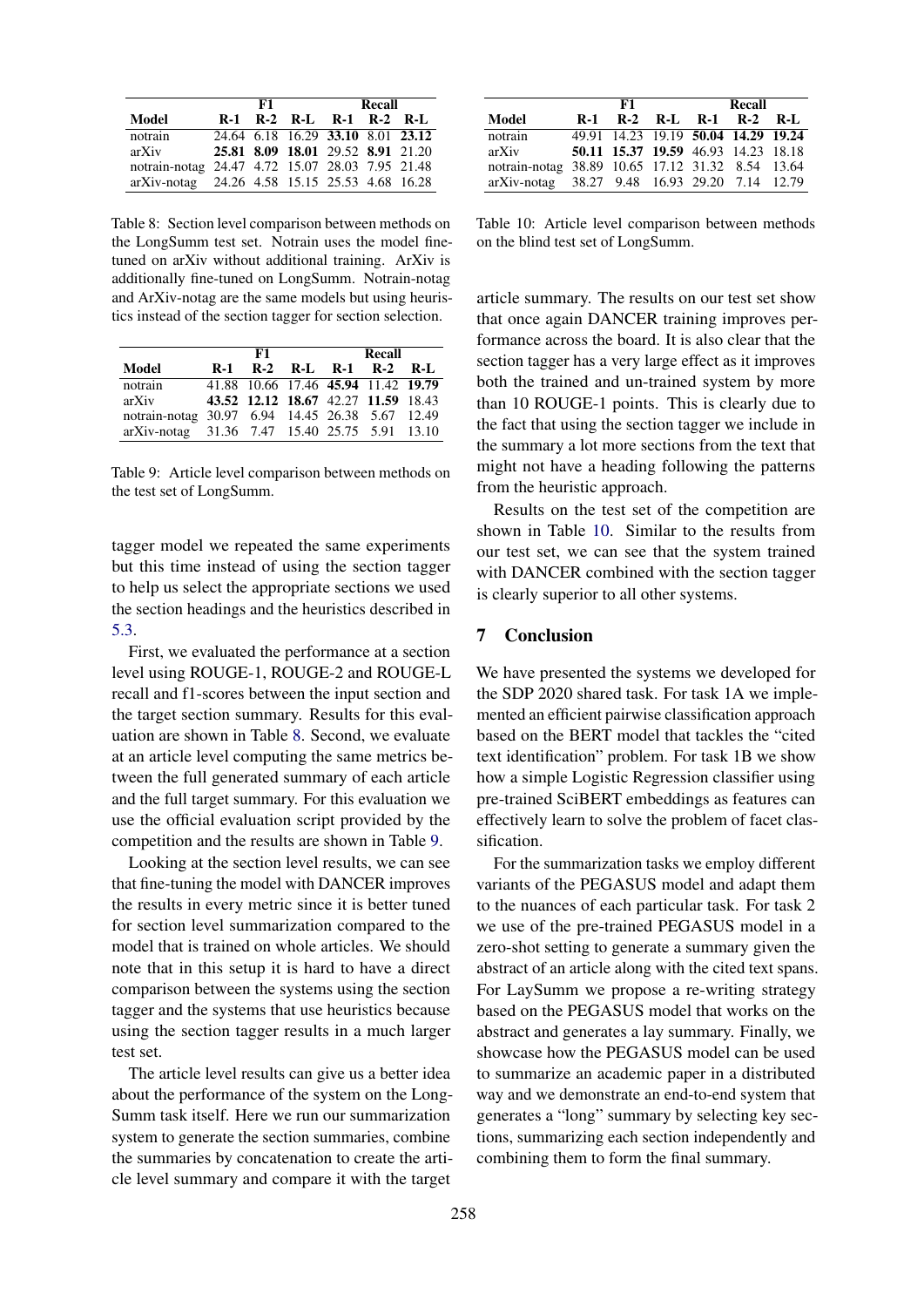#### References

- <span id="page-8-16"></span>Dzmitry Bahdanau, Kyung Hyun Cho, and Yoshua Bengio. 2015. Neural machine translation by jointly learning to align and translate. In *Proceedings of the 2015 International Conference on Learning Representations*.
- <span id="page-8-2"></span>Iz Beltagy, Kyle Lo, and Arman Cohan. 2019. SCIB-ERT: A pretrained language model for scientific text. In *Proceedings of the 2019 Conference on Empirical Methods in Natural Language Processing and the 9th International Joint Conference on Natural Language Processing (EMNLP-IJCNLP)*, pages 3606– 3611.
- <span id="page-8-11"></span>Steven Bird, Robert Dale, Bonnie J. Dorr, Bryan Gibson, Mark T. Joseph, Min Yen Kan, Dongwon Lee, Brett Powley, Dragomir R. Radev, and Yee Fan Tan. 2008. The ACL Anthology reference corpus: A reference dataset for bibliographic research in computational linguistics. In *Proceedings of the 2008 International Conference on Language Resources and Evaluation*.
- <span id="page-8-0"></span>M. K. Chandrasekaran, G. Feigenblat, Hovy. E., A. Ravichander, M. Shmueli-Scheuer, and A De Waard. 2020. Overview and Insights from Scientific Document Summarization Shared Tasks 2020: {CL-SciSumm}, {LaySumm} and {LongSumm}. In *Proceedings of the First Workshop on Scholarly Document Processing (SDP 2020)*.
- <span id="page-8-4"></span>Annan Cohan and Nazli Goharian. 2015. [Scientific](https://doi.org/10.18653/v1/D15-1045) [Article Summarization Using Citation-Context and](https://doi.org/10.18653/v1/D15-1045) [Article Discourse Structure.](https://doi.org/10.18653/v1/D15-1045) In *Proceedings of the 2015 Conference on Empirical Methods in Natural Language Processing*, pages 390–400, Stroudsburg, PA, USA. Association for Computational Linguistics.
- <span id="page-8-7"></span>Arman Cohan, Franck Dernoncourt, Doo Soon Kim, Trung Bui, Seokhwan Kim, Walter Chang, and Nazli Goharian. 2018. [A Discourse-Aware Attention](https://doi.org/10.18653/v1/n18-2097) [Model for Abstractive Summarization of Long Doc](https://doi.org/10.18653/v1/n18-2097)[uments.](https://doi.org/10.18653/v1/n18-2097) In *Proceedings of the 2018 Conference of the North American Chapter of the Association for Computational Linguistics: Human Language Technologies*, pages 615–621.
- <span id="page-8-5"></span>Arman Cohan and Nazli Goharian. 2018. [Scientific](https://doi.org/10.1007/s00799-017-0216-8) [document summarization via citation contextualiza](https://doi.org/10.1007/s00799-017-0216-8)[tion and scientific discourse.](https://doi.org/10.1007/s00799-017-0216-8) *International Journal on Digital Libraries*, 19(2-3):287–303.
- <span id="page-8-6"></span>Ed Collins, Isabelle Augenstein, and Sebastian Riedel. 2017. [A Supervised Approach to Extractive Sum](https://doi.org/10.18653/v1/k17-1021)[marisation of Scientific Papers.](https://doi.org/10.18653/v1/k17-1021) In *Proceedings of the 2017 Conference on Computational Natural Language Learning*, pages 195–205.
- <span id="page-8-1"></span>Jacob Devlin, Ming-Wei Chang, Kenton Lee, and Kristina Toutanova. 2018. Bert: Pre-training of deep bidirectional transformers for language understanding. *arXiv preprint arXiv:1810.04805*.
- <span id="page-8-9"></span>Li Dong, Nan Yang, Wenhui Wang, Furu Wei, Xiaodong Liu, Yu Wang, Jianfeng Gao, Ming Zhou, and Hsiao-Wuen Hon. 2019. Unified language model pre-training for natural language understanding and generation. In *Advances in Neural Information Processing Systems*, pages 13042–13054.
- <span id="page-8-13"></span>Kawin Ethayarajh. 2019. [How contextual are contextu](https://doi.org/10.18653/v1/d19-1006)[alized word representations? Comparing the geom](https://doi.org/10.18653/v1/d19-1006)[etry of BERT, ELMO, and GPT-2 embeddings.](https://doi.org/10.18653/v1/d19-1006) In *Proceedings of the 2019 Conference on Empirical Methods in Natural Language Processing and the 9th International Joint Conference on Natural Language Processing (EMNLP-IJCNLP)*, pages 55–65.
- <span id="page-8-3"></span>Alexios Gidiotis and Grigorios Tsoumakas. 2020. A Divide-and-Conquer Approach to the Summa-<br>rization of Long Documents. arXiv preprint rization of Long Documents. *arXiv:2004.06190*.
- <span id="page-8-17"></span>Benjamin Heinzerling and Michael Strube. 2019. BPEMB: Tokenization-free pre-trained subword embeddings in 275 languages. In *Proceedings of the 2019 International Conference on Language Resources and Evaluation*.
- <span id="page-8-15"></span>Sepp Hochreiter and Jürgen Schmidhuber. 1997. Long short-term memory. *Neural computation*, 9(8):1735–1780.
- <span id="page-8-14"></span>Taku Kudo. 2018. [Subword regularization: Improving](https://doi.org/10.18653/v1/p18-1007) [neural network translation models with multiple sub](https://doi.org/10.18653/v1/p18-1007)[word candidates.](https://doi.org/10.18653/v1/p18-1007) In *Proceedings of the 2018 Annual Meeting of the Association for Computational Linguistics*, volume 1, pages 66–75.
- <span id="page-8-10"></span>Lei Li, Yingqi Zhu, Yang Xie, Zuying Huang, Wei Liu, Xingyuan Li, and Yinan Liu. 2019. CIST@CLSciSumm-19: Automatic scientific paper summarization with citances and facets. In *CEUR Workshop Proceedings*, volume 2414, pages 196– 207.
- <span id="page-8-18"></span>Chin-Yew Lin. 2004. Rouge: A package for automatic evaluation of summaries. In *Proceedings of the 2004 Workshop on Text Summarization Branches Out, Post Conference Workshop of ACL*.
- <span id="page-8-8"></span>Yang Liu and Mirella Lapata. 2019. [Text Summariza](https://doi.org/10.18653/v1/d19-1387)[tion with Pretrained Encoders.](https://doi.org/10.18653/v1/d19-1387) In *Proceedings of the 2019 Conference on Empirical Methods in Natural Language Processing and the 9th International Joint Conference on Natural Language Processing (EMNLP-IJCNLP)*, pages 3721–3731.
- <span id="page-8-12"></span>Matthew E. Peters, Mark Neumann, Mohit Iyyer, Matt Gardner, Christopher Clark, Kenton Lee, and Luke Zettlemoyer. 2018. [Deep contextualized word repre](https://doi.org/10.18653/v1/n18-1202)[sentations.](https://doi.org/10.18653/v1/n18-1202) In *NAACL HLT 2018 - 2018 Conference of the North American Chapter of the Association for Computational Linguistics: Human Language Technologies - Proceedings of the Conference*, volume 1.